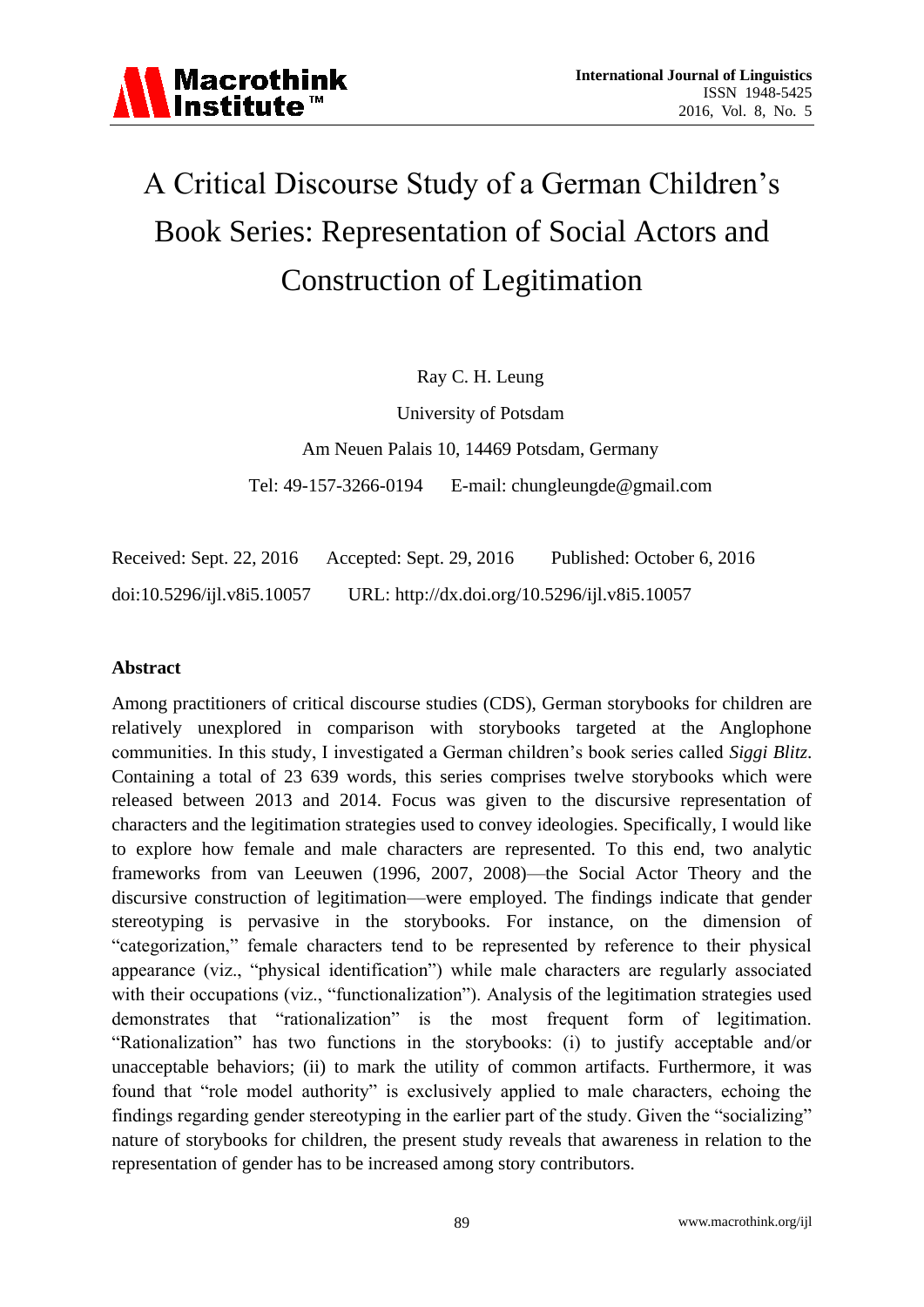

**Keywords:** Children's storybooks, Gender stereotyping, Social Actor Theory, Construction of legitimation, Critical discourse studies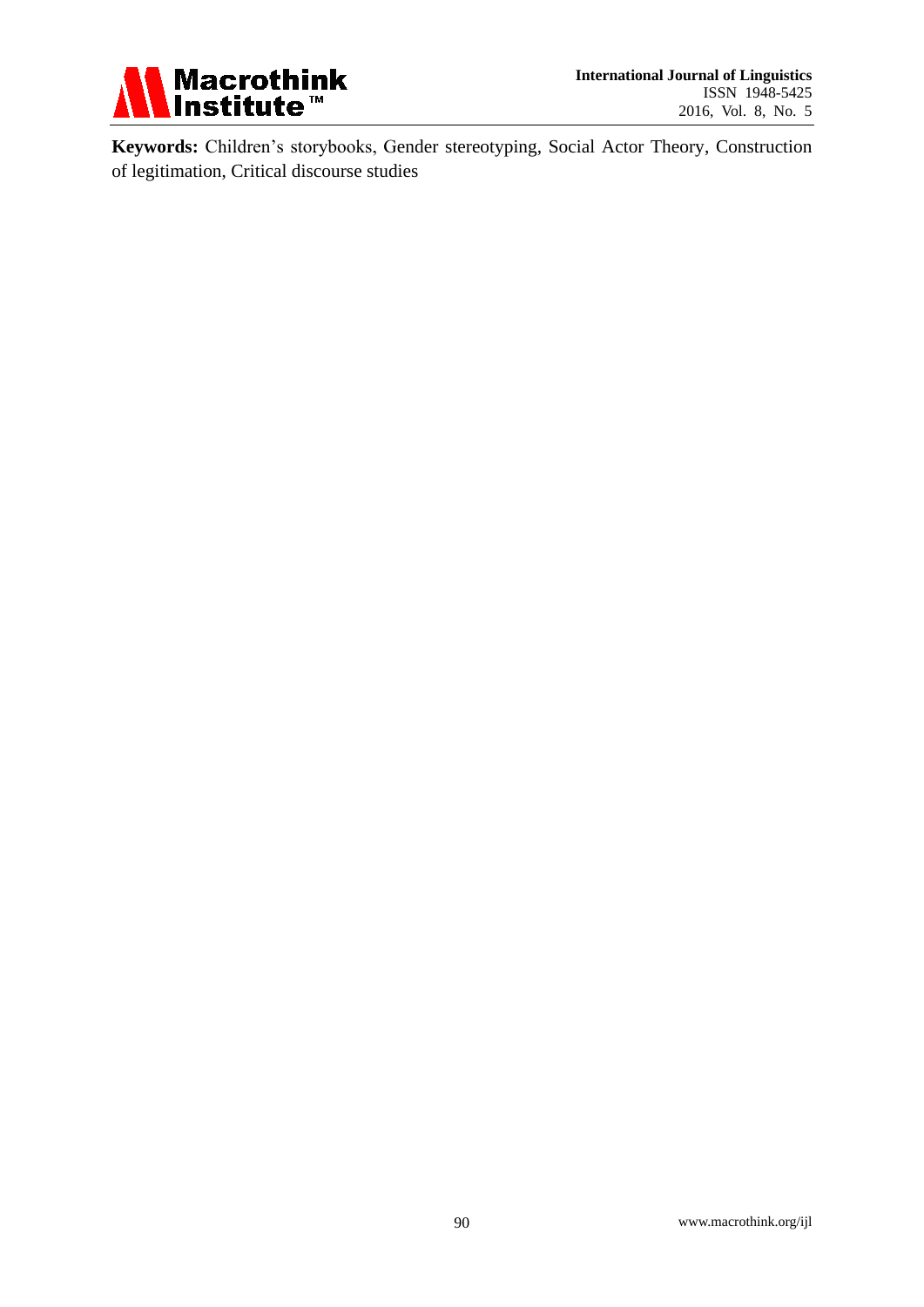

## **1. Introduction**

Storybooks represent a genre which children commonly encounter. Owing to their prevalence, numerous scholars have conducted research on storybooks throughout the years. Some researchers (e.g., Dickinson et al., 2012; Sénéchal et al., 1996; Waxman et al., 2014) have looked into the pedagogic values of storybooks with respect to children's cognitive and linguistic development. Others (e.g., Crabb & Marciano, 2011; Hamilton et al., 2006; Stephens, 1992), however, have taken a critical lens and have examined the ideologies which storybooks embody. By nature, the present study will be one of the latter. Given the relatively large amount of published research concerning the Anglophone communities, I will select a speech community (namely Germany) which has not been so widely examined to be my study target.

One may wonder why it is important to study the ideologies embedded in storybooks. To answer this question, I would like to make use of the notion "socialization." As Scollon, Scollon and Jones (2012, p. 162) defined, "socialization" refers to the "process of learning how to be human beings." This process starts once a person was born and continues until the end of this person's life. There is a distinction between "primary socialization" and "secondary socialization." While the former denotes a child's early stage of learning to become a member of the society through the family, the latter corresponds to the stage where the child moves away from the family and learns via schooling (p. 163). Although storybooks can be teaching materials in school, they constitute an essential part of a child's pre-school life (viz., "primary socialization") in many parts of the world as parental storybook reading is not an uncommon activity at home (Golombok, 1994, p. 30). As remarked by Scollon, Scollon and Jones (2012, p. 164), social behavioral patterns are subject to a "firm cast" amid "primary socialization." Those patterns experienced by children during "primary socialization" have a substantial effect on the later phase of their life. The significance of storybooks in shaping children's behaviors and molding their thinking thus renders research on ideologies in storybooks worthwhile.

One of the two main focuses of this study is gender representation. The present research is intended to examine whether stereotypical gender roles are salient in a contemporary German children's book series. In fact, many prior researchers (e.g., Anderson & Hamilton, 2005; Peterson & Lach, 1990; Poarch & Monk-Turner, 2001) have noted that gender stereotyping is ubiquitous in books for early learners. This can have a huge impact on children as what they read from the books would "socialize" them into certain gender-oriented behaviors. Butler (2011) described this process as "'girling' of the girl," for example. Early formation of gender roles in children's mind is an issue which should be taken seriously because a restrictive conception of gender may be formulated by the children and this can result in bias and prejudice.

Another focus of this study is the construction of legitimation. From a sociological perspective, legitimation (or legitimacy) represents a process by which specific ways of organizing a society come to be recognized as suitable and mostly embraced by those belonging to it (Johnson, 2000, p. 173). As Turner (2006, p. 332) elaborated, legitimation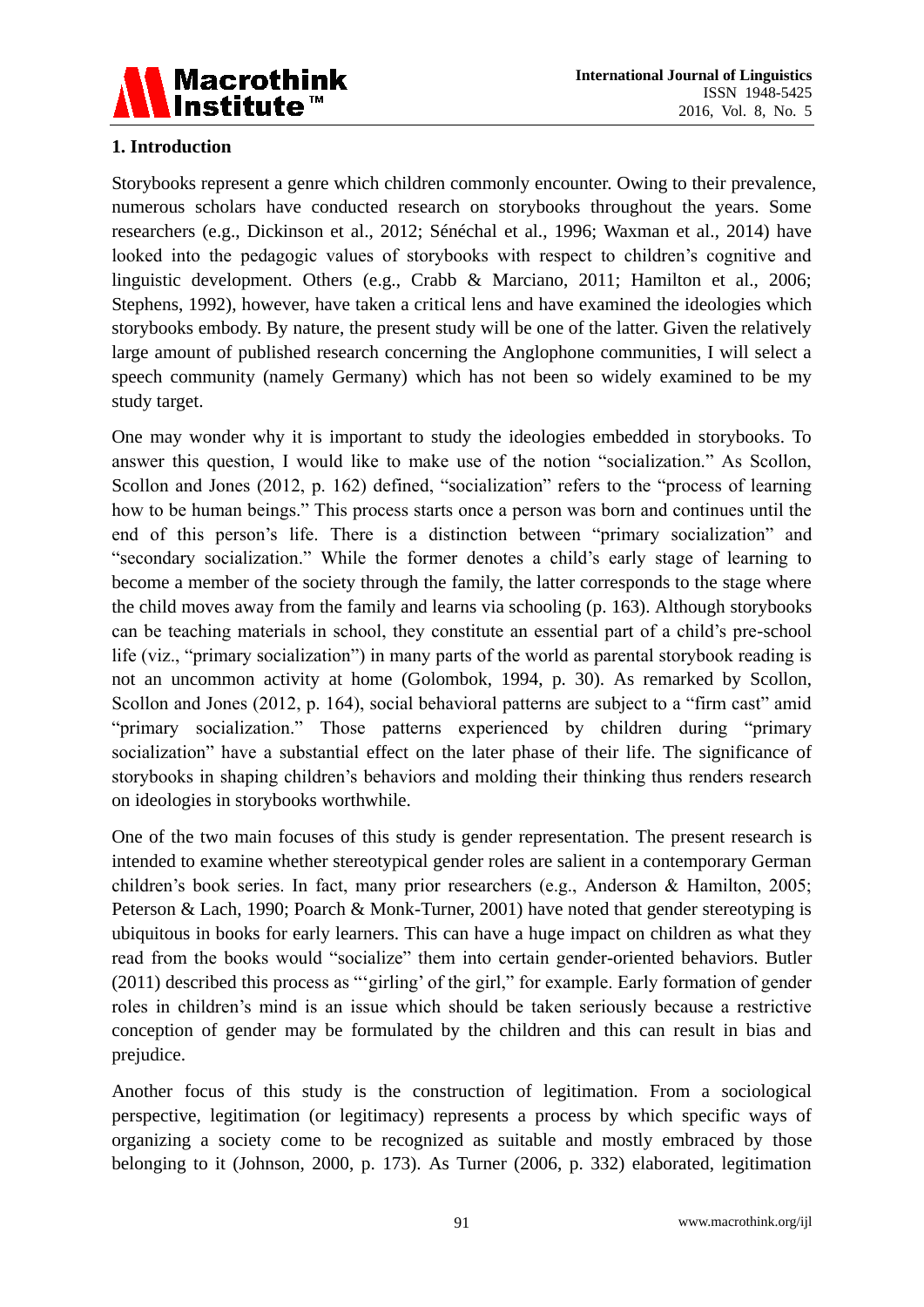

gives "meanings" to people's life by providing reasons for "social arrangements." Within the realm of discourse analysis, van Leeuwen (2007, 2008) has developed a framework to analyze how ideologies are discursively legitimized. More details about the framework will be given in the next section. Since storybooks for children are bound to contain ideology-driven elements which stimulate the development of children's character, I believe that studying how such elements are legitimized and delivered will broaden our existing knowledge of storybooks for children.

# **2. Theoretical Background**

As the title of this paper suggests, the present research will follow the principle of critical discourse studies (CDS). CDS, which used to be called critical discourse analysis (CDA), is a research paradigm featured by an interest in the deconstruction of ideologies and power via methodical and transparent analysis of semiotic data including written texts, conversations and visual materials (Wodak & Meyer, 2016, p. 4). As van Dijk (2011, p. 399) noted, CDS is a movement in academia against power abuse and control. Despite this common goal, CDS researchers do not have a prescribed approach or method. Fairclough (2010, p. 7) maintained that the method utilized for a specific study is dependent on the research topic in question.

As for the theoretical position behind the present research, I chose Althusser's (1976) "Ideological State Apparatuses" (ISAs) and the concept of "social constructionism."

In a nutshell, ISAs are the various social institutions by which ideologies are generated, endorsed and/or condemned. When talking about ISAs, Althusser (1976, p. 17) excluded institutions which "function by violence" like the military, the police and the like. In other words, ISAs are reminiscent of what Nye (2004) called "soft power," as opposed to "hard power." Althusser (1976, p. 17) identified specific examples of ISAs (e.g., religion, school, family, culture and mass media). According to him, the most compelling effect of ISAs is to "hail" or "interpellate" people so that they behave in a certain way—viz., being the "subjects" of ideologies (pp. 44–51). By definition, storybooks are part of the cultural ISA since they are literary works. At the same time, they overlap with other domains such as family and school due to their widespread use.

Althusser's (1976) notion of ISAs emphasizes the passivity of individuals. Nevertheless, people in society are simultaneously involved in producing or reproducing ideologies. This is actually what "social constructionism" is about. As Elder-Vass (2012, p. 4) put it, the underlying assumption of "social constructionism" is that how human beings jointly think and communicate about the world impinges on the way in which the world appears to be. Undeniably, discourse is a means of communicating about the world. Following this line of thought, it can thus be argued that the storybooks examined in this study are creating a "social reality" into which the readers are "socialized."

Two of van Leeuwen's (1996, 2007, 2008) frameworks will be used in the analysis of the present research. The first one is called the Social Actor Theory, which was developed to reveal how social actors are represented in discourse and the ideological effects of such representation. Van Leeuwen (1996, 2008) argued that there are drawbacks of a purely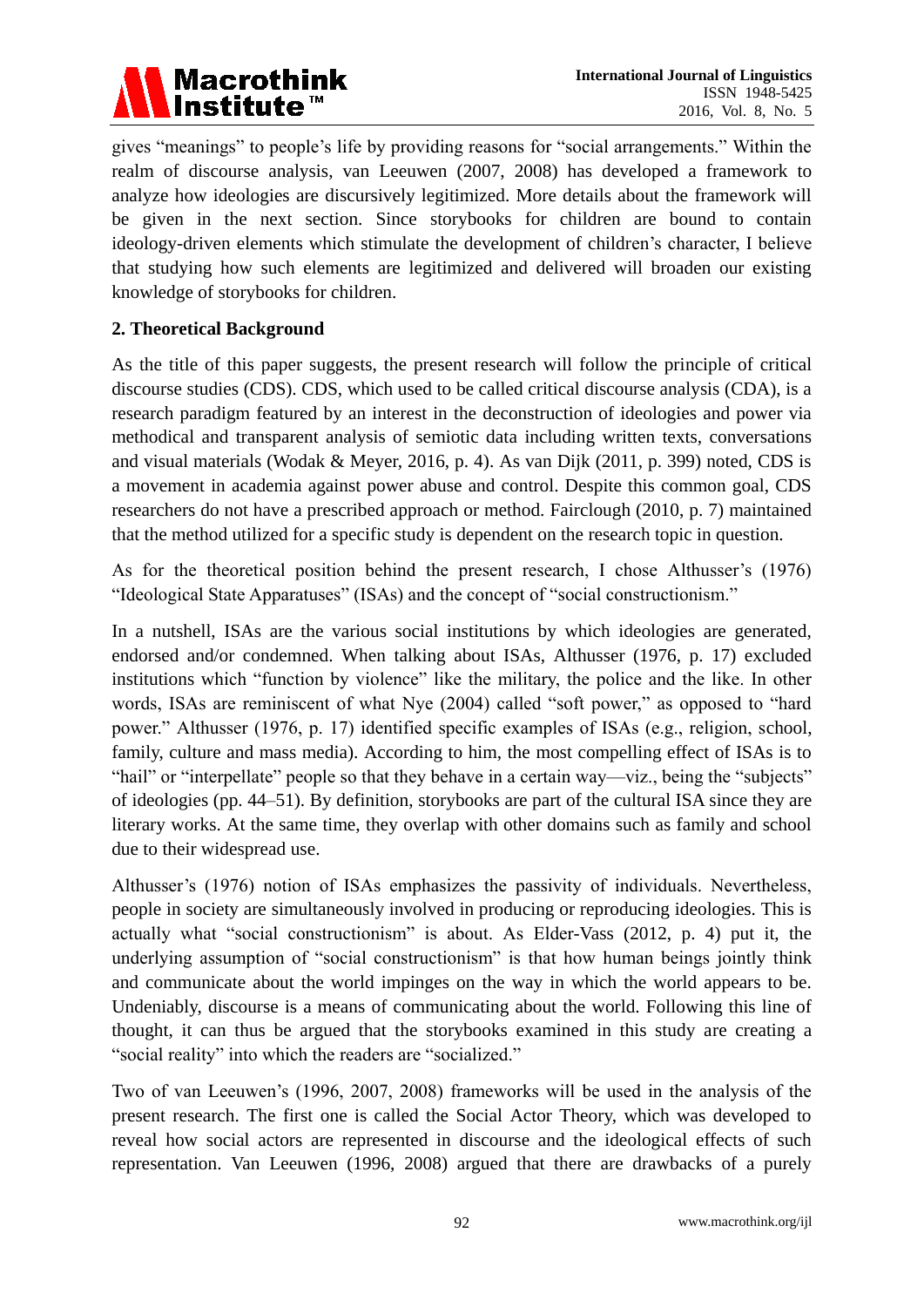

syntax-driven analysis on the grammatical "agent" and "patient." For instance, the noun group "my punishment" essentially suggests that the social actor "I" is the party being punished but such interpretation would be unavailable if a researcher just focused on the syntactic location of the noun group in a sentence. Based on this observation, van Leeuwen (1996, 2008) put forward the Social Actor Theory, which specifies the various representational choices that social actors in discourse are subject to. Given the space limit of this paper, it is not possible to offer a comprehensive review of all these representational choices. Instead, I will only elaborate on "categorization" and "nomination." These two representational choices will be the focus of the present study. Information about the reason why these two are selected will be given in the next section "Data and methodology" of this paper.

As van Leeuwen (2008, p. 40) asserted, social actors can be "nominated" on the basis of their "unique identity" or they can be "categorized" on the basis of their identities and functions which they and other people have in common. "Nomination" can be divided into "formalization" (the use of surnames like "Merkel"), "semi-formalization" (the use of given names and surnames like "Angela Merkel") and "informalization" (the use of given names only like "Angela"). Van Leeuwen (2008, p. 41) separated the use of titles such as "Dr." (i.e., "honorification") from "formalization." "Categorization" can be further classified into "functionalization" and "identification" (van Leeuwen, 2008, pp. 42–45). "Functionalization" means that social actors are represented in terms of their occupation (viz., what they "do"). "Identification" happens when social actors are represented on the basis of what they "are." To be more specific, "identification" can be in the form of: (i) "classification" (social actors being identified by means of somewhat stable features such as age, gender, race and nationality which are not related to occupations; (ii) "relational identification" (social actors being identified by means of kinship, personal connection or work relations); (iii) "physical identification" (social actors being identified by means of physical characteristics).

Van Leeuwen (2009) applied the Social Actor Theory in a study of two British newspapers—*The Sun* and *The Times*. He found that in *The Times* (which is a conservative newspaper geared towards the middle class) ordinary people (not politicians, celebrities, etc.) tend to be "nominated" less frequently as compared to *The Sun* (which is a newspaper for the working class). By contrast, ordinary people are "categorized" more often (particularly being "functionalized") by *The Times* than *The Sun* (pp. 286–289). The differences identified can be related to the ideological orientations of the newspapers.

The second framework from van Leeuwen (2007, 2008) is one that concerns legitimation. According to him, legitimation basically involves four components: (i) "authorization" (legitimation by appealing to the authority of custom, ritual, tradition, law or people with institutional authority like teachers and political leaders); (ii) "moral evaluation" (legitimation by appealing to the value systems through the use of evaluative adjectives, for instance); (iii) "rationalization" (legitimation by appealing to the purposes and uses of social actions and to the knowledge which has been created by society and is given cognitive weight); (iv) "mythopoesis" (legitimation constructed in the form of storytelling where legitimate behaviors are rewarded and non-legitimate behaviors are reprimanded). It should be noted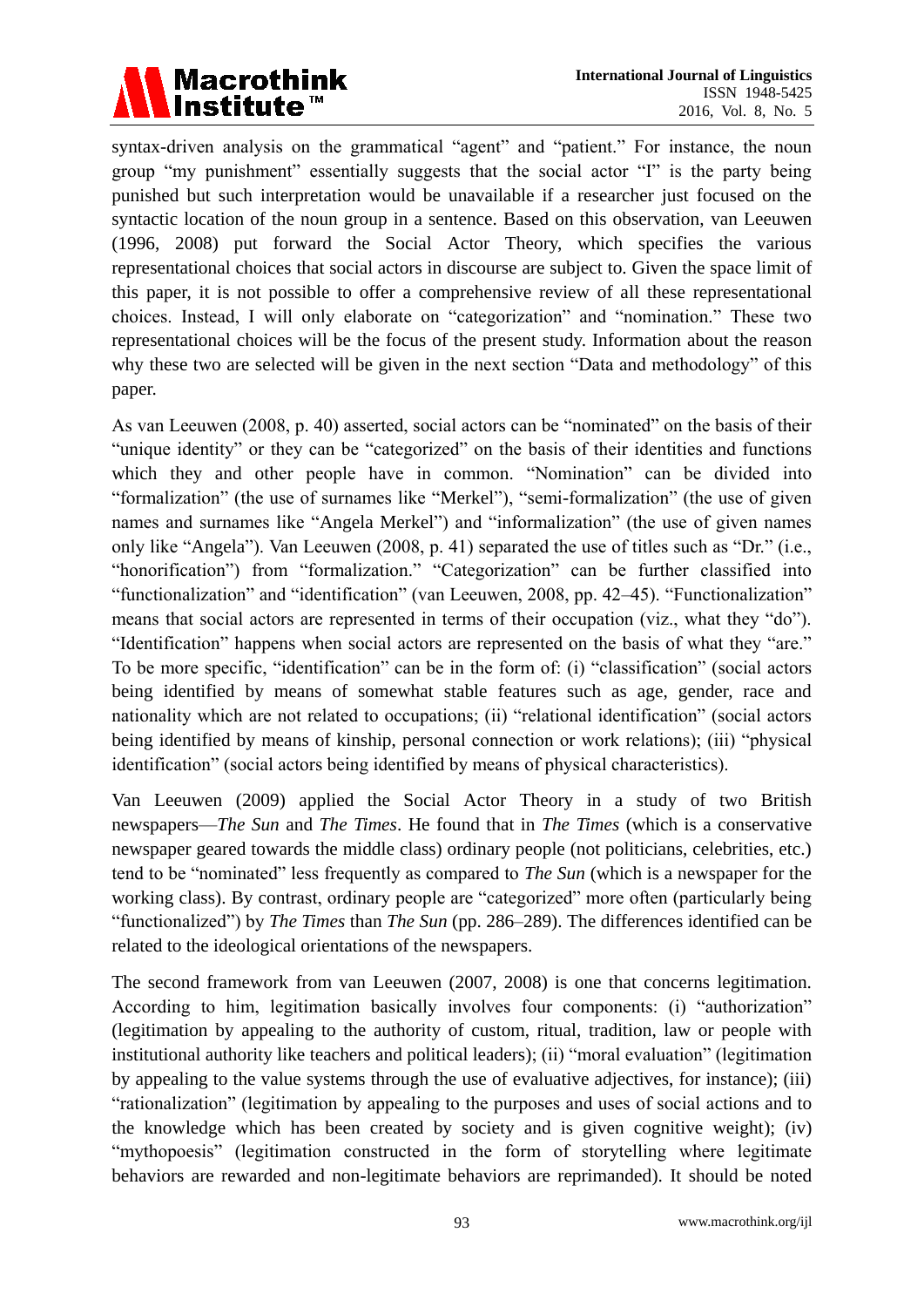

that "rationalization" can be either "instrumental" or "theoretical." The former means the construction of legitimation by referring to the purposes, usage and results of specific social practices while the latter means that legitimation is grounded in some sort of truth—viz., "a natural order of things" (van Leeuwen, 2008, pp. 113–117).

A number of researchers (e.g., Kedves, 2016; Pinton, 2013; Reyes, 2011) have made use of van Leeuwen's (2007, 2008) framework in their research. For instance, Kedves (2016) investigated how legitimation is constructed in discourse of "online crowdfunding" (i.e., raising funds for projects by getting in touch with prospective sponsors via the Internet and persuading them to make contributions). Kedves (2016) discovered that in "online crowdfunding" discourse for projects promoting human rights, "rationalization" and "moral evaluation" tend to be used more often than "authorization" and "mythopoesis." While "rationalization" is regularly used to legitimize the effect of the projects, "moral evaluation" is employed to describe not only the project initiators, but also the potential supporters (pp. 55–56). Kedves (2016) argued that the findings can inform us of the social practice of "crowdfunding."

## **3. Data and Methodology**

In the present study, the data came from a children's book series published in Germany. Since the storybooks were written in German, it is assumed that they are targeted at German-speaking children. The title of the book series is *Siggi Blitz* and the publisher is Karl Müller Verlag based in Langenfeld, a town in Germany. The book series consists of twelve storybooks (23 639 words in total) which are suitable for children above the age of three, as declared by the publisher. These storybooks were published between 2013 and 2014. No information about the author(s) is provided by the publisher. The twelve storybooks share the same protagonist called Siggi, a boy who is not yet old enough to go to kindergarten. He has two elder brothers called Hansi and Christoph. Other regular characters in the stories include Siggi's parents and grandparents. In each story, there are usually few ad hoc characters (e.g., farmers, the police and construction workers) as well. Table 1 specifies the details of the twelve storybooks.

The first step to analyze the data was to divide each story into various scenes so that I could determine in a quantitative manner how often a specific character appears in the book series. For instance, in how many scenes does Siggi's mother/father appear? In this study, a scene means a particular physical setting. In other words, a change in physical settings (e.g., from home to the supermarket) is regarded as a change in scenes. As Table 1 shows, there are 86 scenes in total. This means that each storybook contains around 7 scenes on average. During this first step of data analysis, I also paid special attention to how female and male characters are discursively represented in the stories.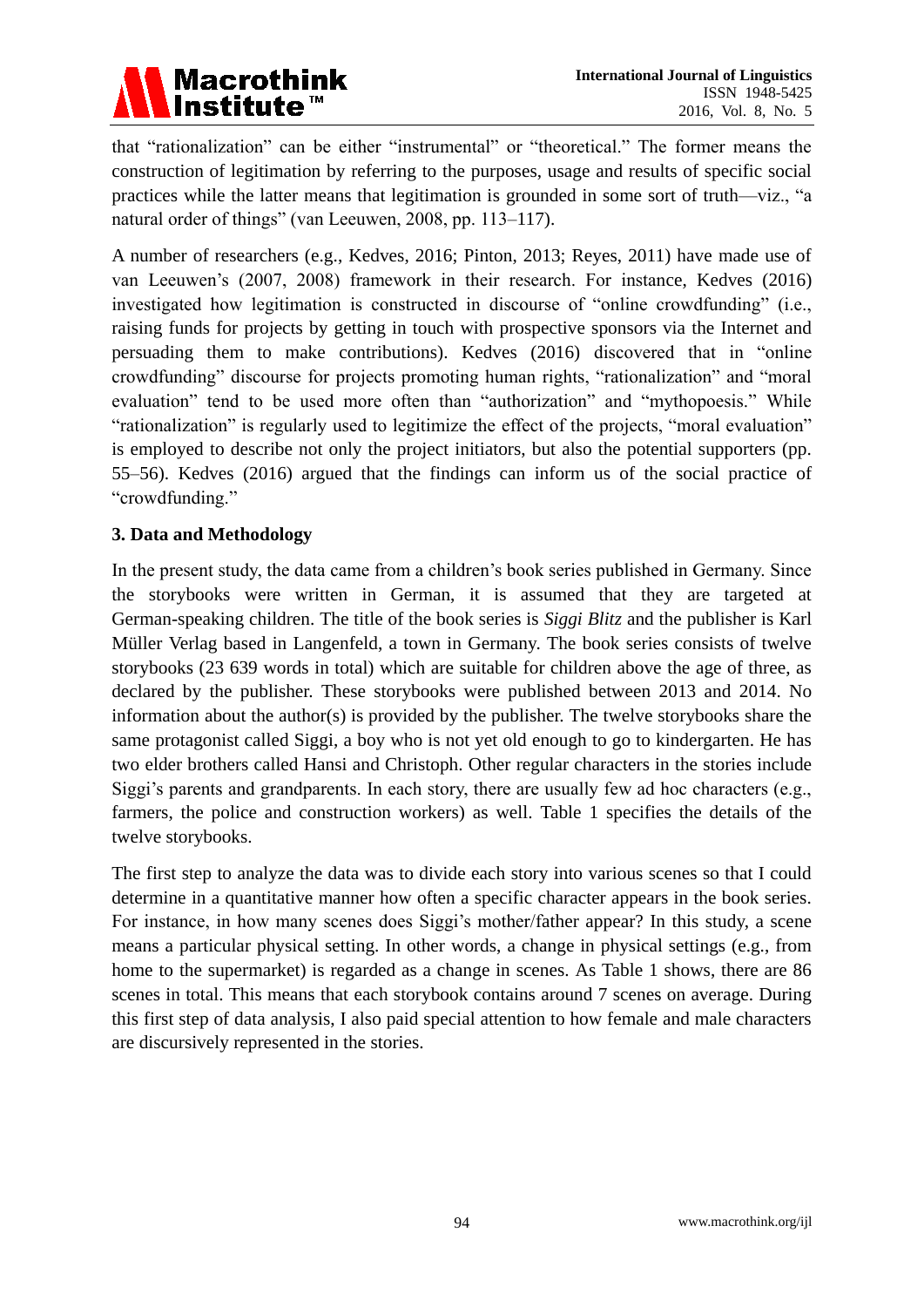

| <b>Title</b>                         | Abbreviation    | Number of<br>words | Number of<br>scenes<br>identified | Number of<br>characters |
|--------------------------------------|-----------------|--------------------|-----------------------------------|-------------------------|
| Siggis Teddy muss ins<br>Krankenhaus | G <sub>1</sub>  | 2019               | 8                                 | 8                       |
| Siggi auf dem Campingplatz           | G <sub>2</sub>  | 2014               | 10                                |                         |
| Siggi auf der Baustelle              | $\overline{G3}$ | 1964               | 8                                 | 12                      |
| Siggi hilft der Polizei              | G <sub>4</sub>  | 1939               | 6                                 |                         |
| Siggi beim Arzt                      | G <sub>5</sub>  | 2147               |                                   | 8                       |
| Siggi verläuft sich                  | G <sub>6</sub>  | 1970               |                                   | 6                       |
| Siggi und die Feuerwehr              | G7              | 2019               | 9                                 | 8                       |
| Siggi im Zoo                         | G <sub>8</sub>  | 1908               | 6                                 | 8                       |
| Siggi findet einen Schatz            | G <sub>9</sub>  | 2033               | 5                                 | 8                       |
| Siggi hat Geburtstag                 | G10             | 2070               | 6                                 | 11                      |
| Siggi auf dem Bauernhof              | G11             | 1594               |                                   | 5                       |
| Siggi und das große Rennen           | G12             | 1962               |                                   | 15                      |
|                                      | Total           | 23 639             | 86                                |                         |

Table 1. Details of the twelve *Siggi Blitz* storybooks

To offer a more in-depth analysis vis- $\lambda$ -vis the representation of the characters, I employed van Leeuwen's (1996, 2008) Social Actor Theory. As mentioned in the literature review of this paper, van Leeuwen's model contains numerous dimensions. It is rather unrealistic to examine all of them within a single study. I chose "nomination" and "categorization" to be my focus. The reason why I made this decision is that "nomination" and "categorization" are the two representational choices which concentrate on how social actors are named and described on the basis of occupations, gender and physical characteristics. Hence, they are better fits for the current study which aims to see if gender stereotyping exists in the storybooks.

Since the construction of legitimation is another research issue of the present study, I adopted one more framework proposed by van Leeuwen (2007, 2008) to further explore the data. Details of the four main forms of legitimation ("authorization," "moral evaluation," "rationalization" and "mythopoesis") laid down by van Leeuwen (2007, 2008) have been given earlier in this paper. These four forms of legitimation were the focus of the second part of my analysis.

### **4. Findings and Discussion**

In this section, I am going to discuss the representation of social actors in the twelve stories. After that, I will talk about how legitimation strategies are used to justify specific ideologies embedded in the stories.

As shown in Table 2, the characters (viz., social actors) appear in the stories with varying frequency. In the present study, I focus on the representation of Siggi's parents and grandparents, as well as the other grown-ups. In other words, Siggi's brothers and friends are excluded. The major aim of this part of the analysis is to investigate whether there are gender-related patterns with respect to the portrayal of familial and other social roles.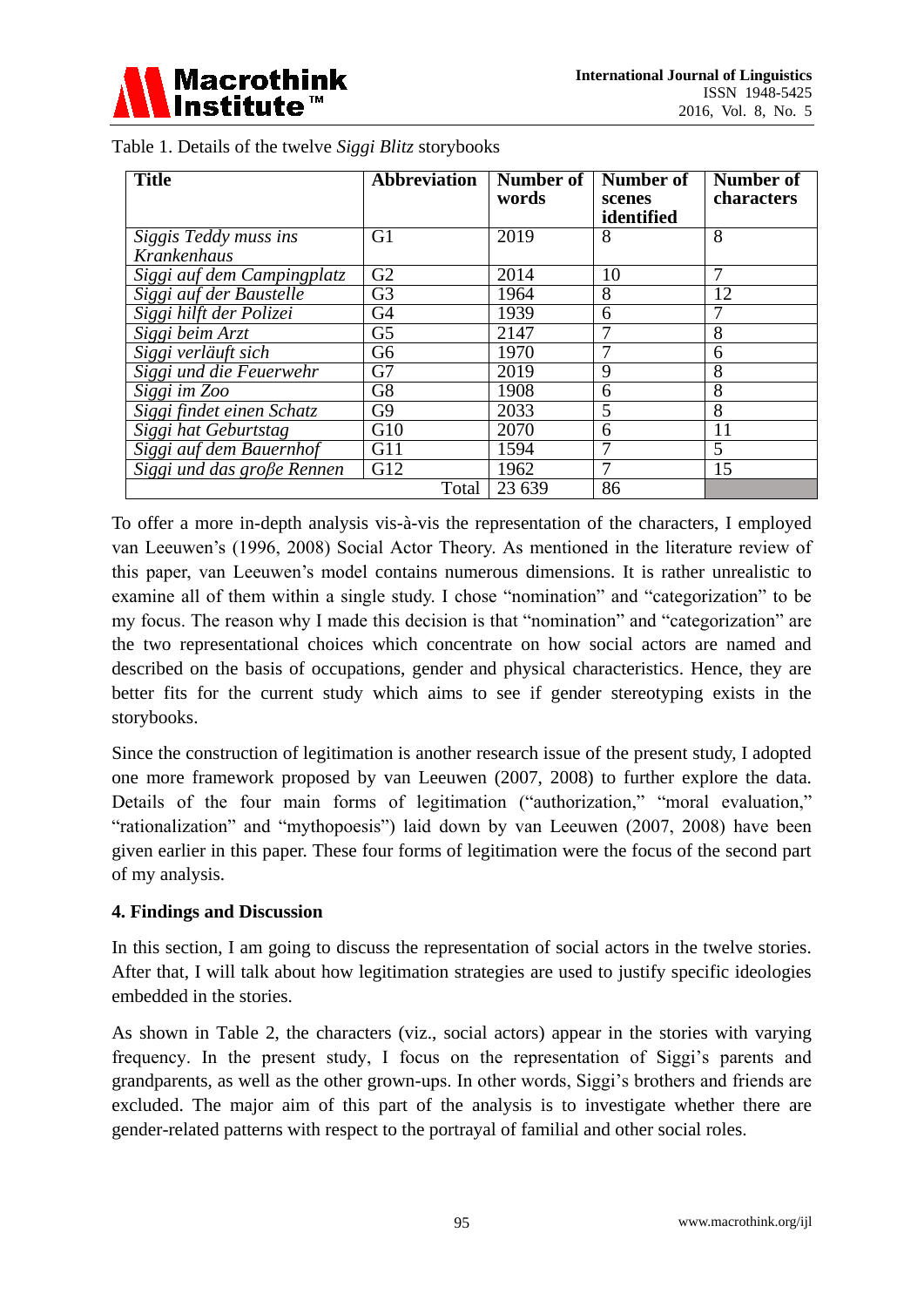

| Gender | <b>Character</b>         | <b>Number of scenes</b> |
|--------|--------------------------|-------------------------|
| Female | Siggi's mother           | 53                      |
|        | Siggi's grandmother      |                         |
|        | Twelve other grown-ups   |                         |
| Male   | Siggi's father           | 26                      |
|        | Siggi's grandfather      | 12 <sup>°</sup>         |
|        | Eighteen other grown-ups | 35                      |

Table 2. Number of scenes in which the characters appear

Table 2 reveals that the two female characters within the family (i.e., Siggi's mother and grandmother) appear more frequently than their male counterparts. However, the reverse is identified outside the family. Not only are more male characters represented (18 men versus 12 women), but they also appear more often (35 scenes as opposed to 17 scenes). It can thus be inferred that in the fictitious world constructed and imparted by the author on children, females tend to prevail in the domestic domain while males play a more significant role in the non-domestic domain.

Now let me present some concrete evidence from the data. First of all, Siggi's father is not found at all in five of the twelve stories. In four other stories, his involvement in Siggi's life is rather marginal. For instance, in the story *Siggi und die Feuerwehr* [Siggi and the fire brigade], Siggi's father appears only in the first scene (during breakfast) and the last scene (after returning from the excursion in the city center with Siggi's brothers, which is not the plot of the book). By contrast, Siggi's mother is regularly included in the stories. She takes on the role of Siggi's chief caregiver (e.g., bringing Siggi to the clinic for vaccination as in *Siggi beim Arzt* [Siggi by the doctor], taking Siggi's teddy bear to the dressmaker for repairs as in *Siggis Teddy muss ins Krankenhaus* [Siggi's teddy has to go to hospital], etc.).

In the stories, both parents of Siggi have a job. While Siggi's father is a *Busfahrer* [bus driver], his mother is a *Krankenschwester* [nurse]. The fact that a prominent female character is presented as a nurse in children's books coincides with the finding of Hamilton, Anderson, Broaddus and Young (2006), who labeled this phenomenon "occupational stereotyping." What particularly strikes me is that despite being depicted as a working parent, Siggi's mother still manages to participate intensively in his life.

One further pattern identified from the data which underpins stereotypical familial roles is the tendency of Siggi's mother to be the source of emotional support for Siggi. In three of the twelve stories (namely *Siggi auf dem Campingplatz* [Siggi on the campsite], *Siggi hat Geburtstag* [Siggi has his birthday] and *Siggis Teddy muss ins Krankenhaus* [Siggi's teddy has to go to hospital]), Siggi directly seeks attention from his mother (rather than his father) in the middle of the night. This can be illustrated by the following examples:

**(1)** *Dann macht er die Tür zu Mamas und Papas Schlafzimmer auf. Siggi hört ein leises: "Chrrrr—Chrrrr". Papa schnarcht mal wieder. "Mama! Mama!!", flüstert Siggi.* (G10, p. 5)

Then he opens the door to mama and papa's bedroom. Siggi hears a gentle "Chrrrr—Chrrrr". Papa snores once again. Siggi whispers, "Mama! Mama!"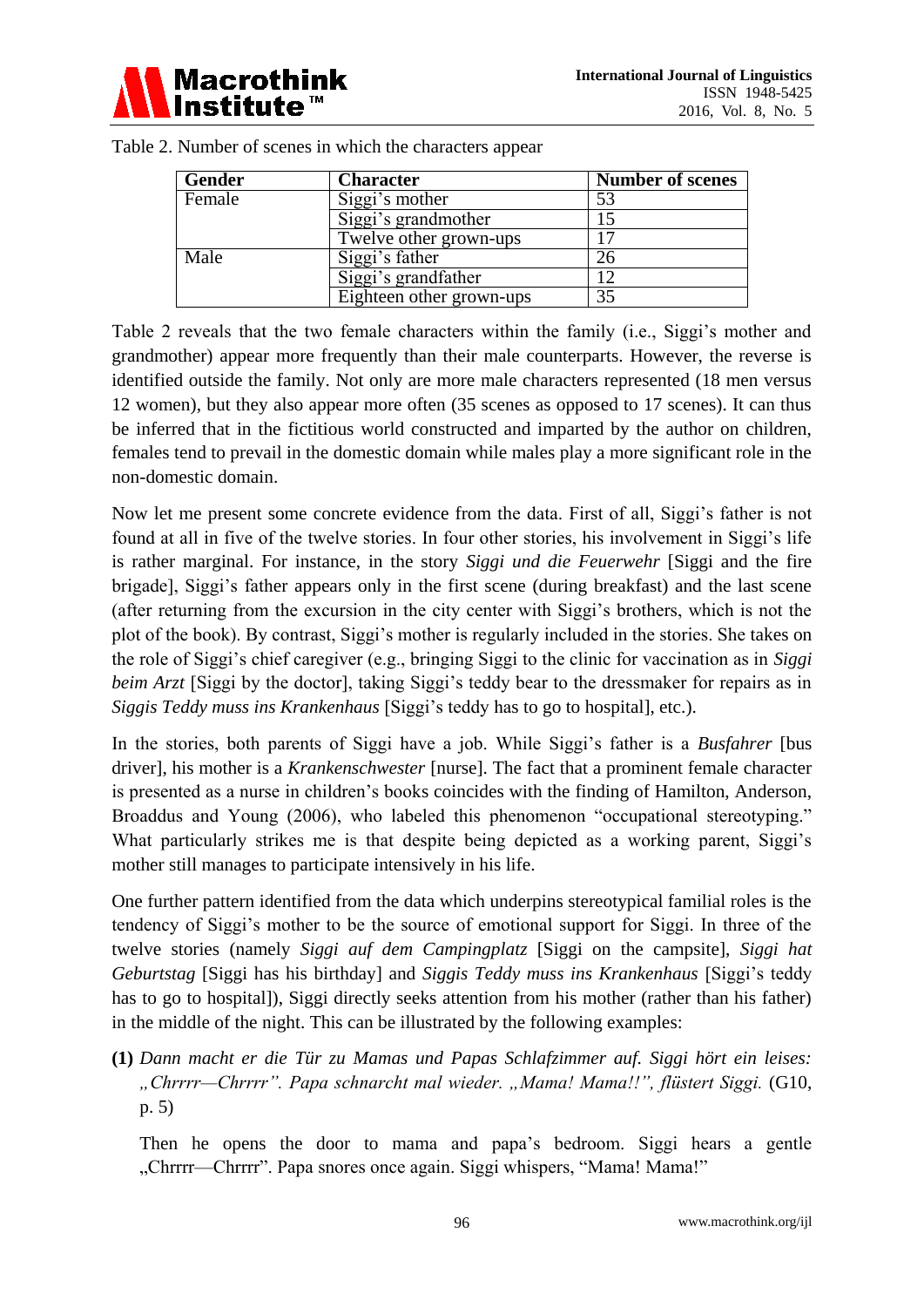

**(2)** *"Mama", flüstert er leise. "Ich kann nicht schlafen."* (G2, p.13)

He [Siggi] whispers quietly, "Mama, I cannot sleep."

Conversely, Siggi's father is portrayed as emotionally distant from Siggi. In two of the stories (*Siggi auf dem Campingplatz* [Siggi on the campsite] and *Siggis Teddy muss ins Krankenhaus* [Siggi's teddy has to go to hospital]), Siggi's father *hat geschimpft* [has scolded] the children. Also, he is the authoritative figure within the family, as the following examples demonstrate:

**(3)** *Ihm fällt ein, dass er seine elektrische Eisenbahn nicht mitnehmen darf. Und die Bauklötze auch nicht. "Das Auto ist voll bis unters Dach", hat Papa geschimpft.* (G2, pp. 3–4)

It strikes him [Siggi] that he is not allowed to bring his railway. And the building blocks also not allowed. Papa has blustered, "The car is full to the roof."

**(4)** *Papa sagt nämlich, dass die Blitzkiste am besten in der Garage steht. Neben dem Auto. "Och neee", sagt Siggi. "Darf ich sie nicht mit ins Zimmer nehmen?" Papa will schon antworten: "Das geht auf keinen Fall."* (G10, p.29)

Then papa says that the racing toy car is best to be in the garage. Near the car. Siggi says, "Oh nooo. Am I not allowed to take it to the room?" Papa already wants to respond, "That is no way."

Examples 3 and 4 show that Siggi's father rejects Siggi's requests. His power over Siggi stems from his role as a father. The power of a father is unquestionable in a patriarchal society, although there is no evidence suggesting that the society in which Siggi lives is one of patriarchy. Of course, Siggi's mother, being a parent, would have legitimate power over her child. Nevertheless, she does not exercise such power as visibly as Siggi's father does. Instead, she is always portrayed as a caring mother. The behavioral differences between Siggi's mother and father are reminiscent of the dichotomy proposed by Tannen (1996)—while men are inclined towards the display of power in daily interactions, women tend to emphasize solidarity.

The other two family members—Siggi's grandmother and grandfather—also replicate the stereotypical images of men and women within the family. There are two stories in which one of the two characters is the major companion of Siggi. For Siggi's grandmother, the story is *Siggi findet einen Schatz* [Siggi finds a treasure]; for Siggi's grandfather, the story is *Siggi auf dem Bauernhof* [Siggi on the farm]. In these two stories, the grandparents engage in an activity with Siggi. While Siggi bakes cake and goes to the grocery store with his grandmother (viz., an activity geared towards the domestic domain), he and his grandfather help the farmer whose seed drill is out of order (viz., an activity beyond the sphere of home).

Apart from the characters within Siggi's family, the portrayal of other characters exhibits gender-related patterns as well. I made use of the sub-system "nomination and categorization" of van Leeuwen's (1996, 2008) Social Actor Theory to analyze the representation of these characters and the findings are reported in Tables 3 and 4.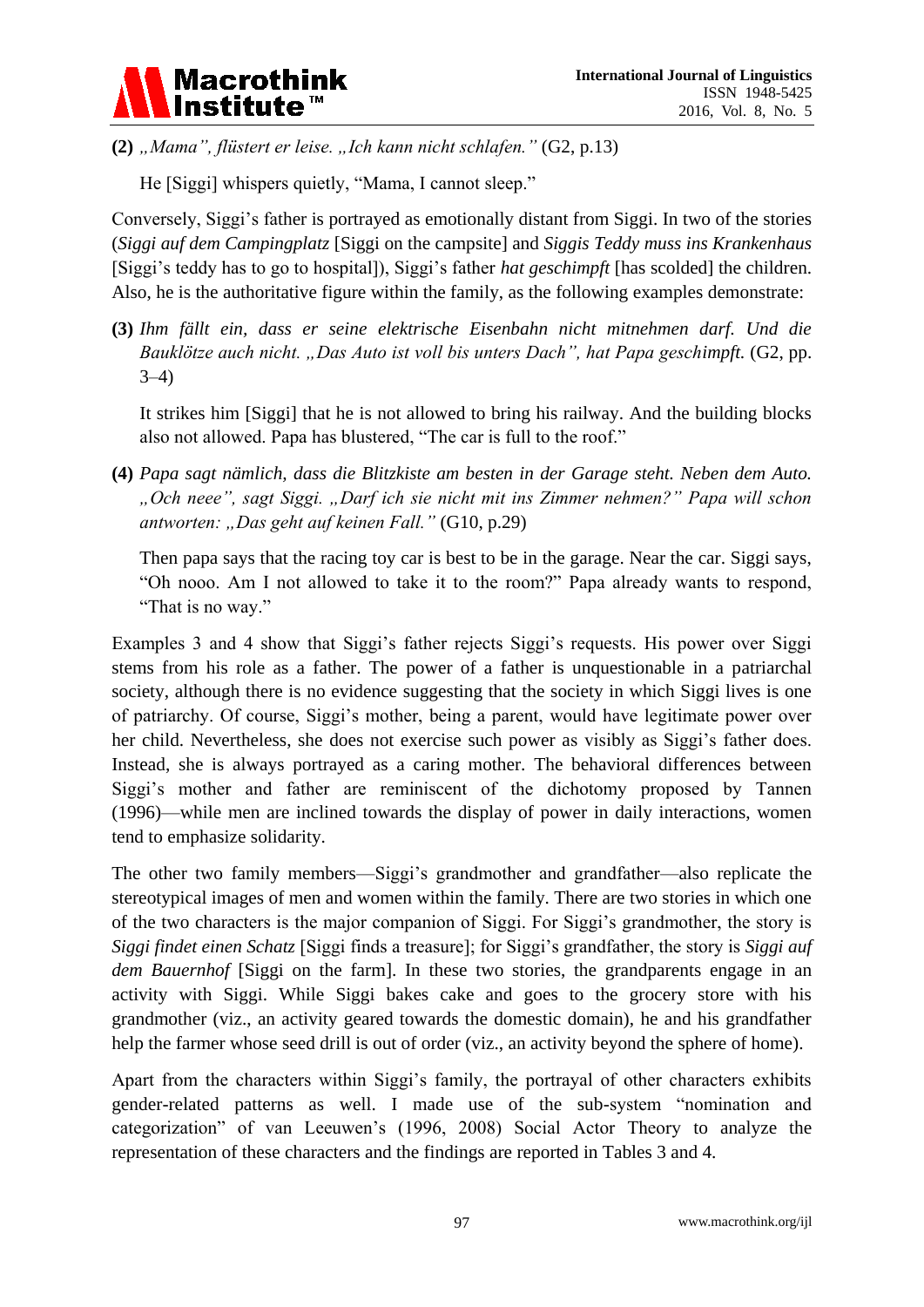

| <b>Type</b>        | <b>Female</b>    |                     | <b>Male</b>      |                               |
|--------------------|------------------|---------------------|------------------|-------------------------------|
|                    | Number of        | <b>Examples</b>     | Number of        | <b>Examples</b>               |
|                    | <i>instances</i> |                     | <i>instances</i> |                               |
| Formalization      | 5                | Frau Siegfried [Ms. | 2                | Bauer Tölkes                  |
|                    |                  | Siegfried], Frau    |                  | [Farmer <sup>1</sup> Tölkes], |
|                    |                  | Honrath, Frau       |                  | <b>Doktor Riedel</b>          |
|                    |                  | Dieter, Frau        |                  | [Doctor Riedel]               |
|                    |                  | Ackermann, Frau     |                  |                               |
|                    |                  | Beck                |                  |                               |
| Semi-formalization | $\Omega$         |                     | $\theta$         |                               |
| Informalization    |                  | Malina              |                  | <b>Thomas</b>                 |
| Honorification     | $\theta$         |                     | 1                | Doktor Riedel                 |
|                    |                  |                     |                  | [Doctor Riedel]               |

Table 3. Instances of "nomination" of characters in the stories

Table 3 shows that when the characters are named in the stories, "formalization" (viz., the use of surnames regardless of titles) is applied more often to female characters. At first sight, it seems that the use of "formalization" to refer to women in the stories is a sign of respect, especially when four of the five female characters who are "nominated formally" do not play a major role in the respective stories, rendering "nomination" technically unnecessary. However, what is worth noticing is that these female characters tend to have jobs which are either conventionally dominated by women (e.g., the governess, the caregiver and the cashier) or subsidiary by nature (e.g., the clinic assistant). On the other hand, the doctor that appears in the series is a man and is "nominated formally" with the title "*Doktor*" [Doctor].

"Occupational stereotyping" is prevalent in the stories as we can see from Table 4 how the characters are "functionalized." Similar to the female characters discussed above, the male characters are referred to in terms of the occupations traditionally dominated by people of their own sex. These occupations tend to be physically demanding (e.g., the construction worker, the police and the firemen) or they correspond to the supervisory level (e.g., the zoo manager and the maintenance supervisor). What is more, males appear to enjoy a broader repertoire of occupations than their female counterparts (8 instances versus 4 instances of "functionalization").

|                          | <b>Female</b>  |                             | Male             |                                 |
|--------------------------|----------------|-----------------------------|------------------|---------------------------------|
|                          | Number of      | <b>Examples</b>             | Number of        | <b>Examples</b>                 |
|                          | instances      |                             | <i>instances</i> |                                 |
| <b>Functionalization</b> | $\overline{4}$ | <i>die Erzieherin</i> [the  | 8                | <i>der Bauarbeiter</i> [the     |
|                          |                | governess], die             |                  | construction worker             |
|                          |                | <i>Betreuerin</i> [the      |                  | (masculine form)], <i>Bauer</i> |
|                          |                | caregiver], die Frau an     |                  | [farmer (masculine form)],      |
|                          |                | der Kasse [the woman at     |                  | <i>Polizei</i> [police], die    |
|                          |                | the cash register], die     |                  | Feuerwehrmänner [the            |
|                          |                | <i>B</i> duerin [the farmer |                  | firemen], der Zoodirektor       |
|                          |                | (feminine form)]            |                  | [the zoo manager]               |
|                          |                |                             |                  | (masculine form), <i>der</i>    |
|                          |                |                             |                  | <i>Tierpfleger</i> [the animal] |
|                          |                |                             |                  | attendant (masculine            |

<u>.</u>

<sup>&</sup>lt;sup>1</sup> The word *Bauer* [Farmer] here is not a standard title.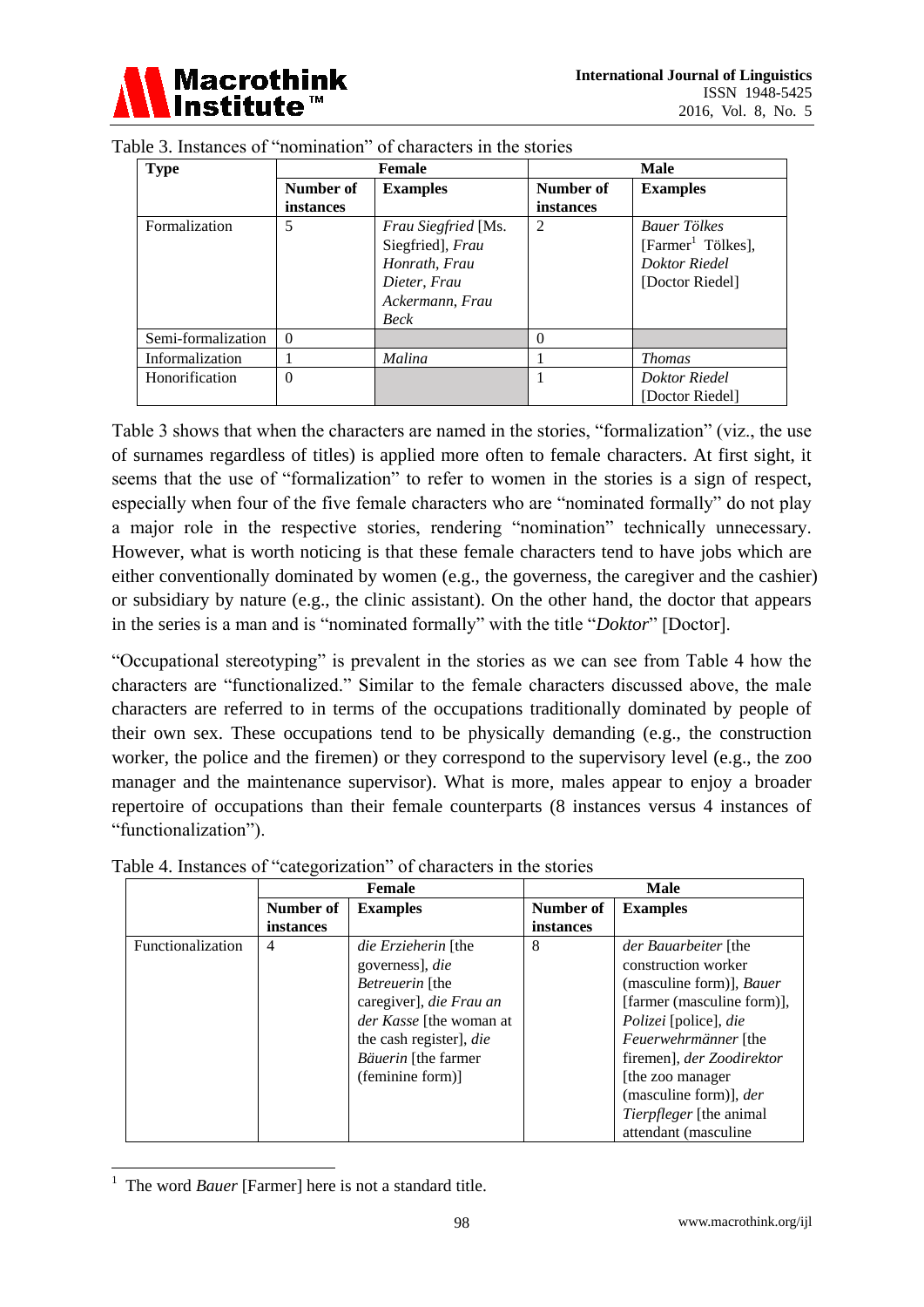

|                         |          |                                                 |                | form)], der Baggerfahrer<br>[the excavator's operator]<br>(masculine form)], der<br><i>Hausmeister</i> [the<br>maintenance supervisor<br>(masculine form)] |
|-------------------------|----------|-------------------------------------------------|----------------|------------------------------------------------------------------------------------------------------------------------------------------------------------|
| Identification          | 3        | eine alte Dame [an old                          | $\overline{2}$ | ein älterer Herr [an elderly                                                                                                                               |
| (Classification)        |          | lady], eine junge Frau [a<br>young woman], eine |                | gentleman], ein Mann [a<br>man                                                                                                                             |
|                         |          | <i>Frau</i> [a woman]                           |                |                                                                                                                                                            |
| Identification          | $\Omega$ |                                                 | $\Omega$       |                                                                                                                                                            |
| (Relational)            |          |                                                 |                |                                                                                                                                                            |
| identification)         |          |                                                 |                |                                                                                                                                                            |
| Identification          | 3        | die nette blonde Frau                           | 3              | der Mann mit dem                                                                                                                                           |
| (Physical               |          | [the nice blond woman],                         |                | Presslufthammer [the man                                                                                                                                   |
| <i>identification</i> ) |          | eine Frau mit ganz roten                        |                | with the air hammer], ein                                                                                                                                  |
|                         |          | Haaren [a woman with                            |                | Mann mit einer dicken                                                                                                                                      |
|                         |          | whole red hair], eine                           |                | <i>Brille</i> [a man with thick]                                                                                                                           |
|                         |          | Frau mit dicken                                 |                | glasses], einem Mann mit                                                                                                                                   |
|                         |          | Lockenwicklern in den                           |                | einem schwarzen Bart [a                                                                                                                                    |
|                         |          | <i>Haaren</i> [a woman with                     |                | man with a black beard]                                                                                                                                    |
|                         |          | thick rollers in the hair                       |                |                                                                                                                                                            |

Last but not least, a noticeable gender-related difference can be found on the basis of how the characters are "physically identified." As Table 4 reveals, the three instances of "physical identification" for female characters concern their hair (viz., *die nette blonde Frau* [the nice **blond** woman], *eine Frau mit ganz roten Haaren* [a woman with whole **red hair**] and *eine Frau mit dicken Lockenwicklern in den Haaren* [a woman with **thick rollers in the hair**]). On the contrary, the male characters are "identified" by the tools which they use (i.e., *der Mann mit dem Presslufthammer* [the man with the **air hammer**] and *ein Mann mit einer dicken Brille* [a man with **thick glasses**]). One instance is related to the man's *schwarzen Bart* [black beard], which is a distinctive characteristic of men.

The analysis vis- $\hat{\bf a}$ -vis the representation of female and male characters indicates that there is insufficient "gender sensitivity" in this German children's book series. Such a finding deviates slightly from what Ott (2015) discovered in her research on German mathematics textbooks. Although Ott (2015) noted that in her corpus, professional jobs are reserved for men, women and men are portrayed to share evenly household chores and there are signs of circumventing gender stereotyping such as men cooking and women purchasing apparatuses. The deviations between the findings of the present research and those of Ott (2015) can be attributed to the fact that textbooks for core academic subjects in Germany have to be endorsed by the education authority and one established criterion for endorsement since the mid-1990s is the avoidance of stereotypical gender representations (Ott, 2015, p. 54). This rule does not apply to storybooks, however.

Ideologies in relation to gender can be unfolded by examining the representation of male and female characters in the stories. Now I am going to proceed to a closely related social research issue, i.e., how ideologies are discursively legitimized. Again, I employed the framework stipulated by van Leeuwen (2007, 2008). Table 5 captures the overall results.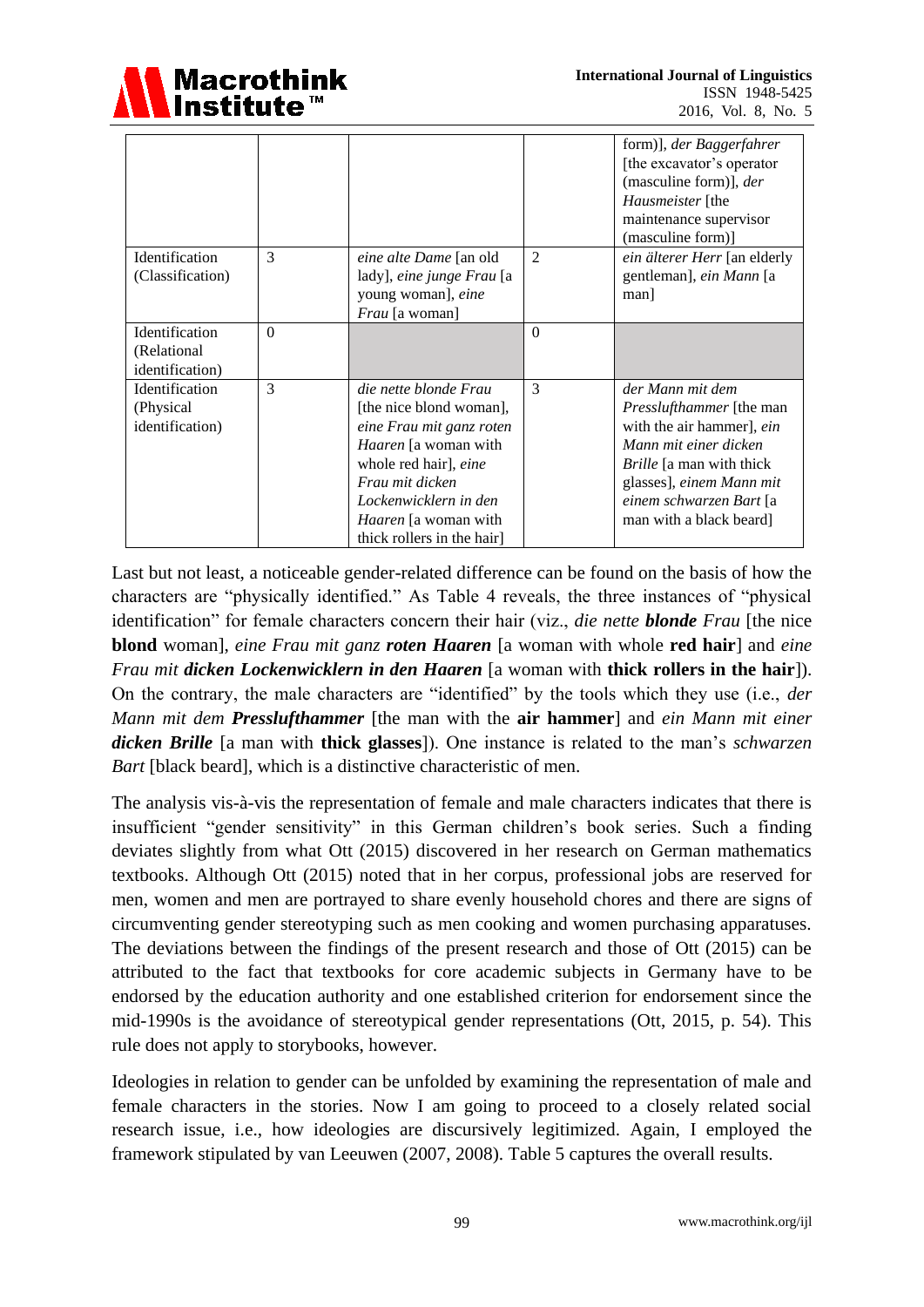

Table 5. Strategies of legitimation in the stories

| <b>Strategy</b>  | <b>Number of instances</b> |
|------------------|----------------------------|
| Authorization    | 49                         |
| Moral evaluation |                            |
| Rationalization  | 94                         |
| Mythopoesis      |                            |

Among the four major strategies, "rationalization" is the most prevalent one. A closer look at the instances of "rationalization" shows that "theoretical rationalization" (N=60) is more popular than "instrumental rationalization" (N=34). Examples of "theoretical rationalization" identified from the stories are:

**(5)** "Siggi!", ruft Mama, "machst du bitte auf?" "Wieso ich", denkt Siggi. Sonst macht er *die Tür ja auch nie auf, wenn es klingelt. Das darf er gar nicht. Nur weil heute dieser doofe Geburtstag ist.* (G10, p.21)

Mama shouts, "Siggi, open [the door] please." Siggi thinks, "Why me?" He never opens the door when the bell rings. He is not allowed at all. Only **because** today is this stupid birthday.

**(6)** *[…] sagt Mama: "Weiβt du noch, warum du den Toaster nicht allein bedienen sollst?" […] "Weil ein Toaster mit Elektrizität funktioniert. Und die ist gefährlich. Zum Beispiel kann es brennen!"* (G7, p.4)

[...] mama says, "Do you know why you should not handle the toaster alone?" [...] "**Because** a toaster functions with electricity. And it is dangerous. For example it can burn!"

**(7)** *"Wenn man etwas abgeben möchte, geht man ins Fundbüro", erklärt Oma. "Da werden die Sachen aufgehoben und Menschen, die etwas verloren haben, können dort fragen und ihre Sachen abholen."* (G9, p.20)

Grandma explains, "If a person wants to hand in something, the person goes to the lost-and-found office." "The things are picked up there and people who have lost something can ask there and fetch their things."

In Examples 5 and 6, the sub-strategy "explanation" is utilized (van Leeuwen, 2008, p. 116). This legitimation strategy is mainly triggered by the conjunction *weil* [because]. In Example 5, *weil* is used to introduce the clause of reason which justifies why on that specific occasion Siggi is allowed to open the door, which is normally forbidden. In Example 6, the reason why Siggi cannot use the toaster alone is given. It should be noted that the sub-strategy "prediction" (*kann es brennen* [it can burn]) is evident in Example 6 as well. Example 7, on the other hand, involves the use of "definition." The concept of *Fundbüro* [lost-and-found office] is defined.

The predominance of "theoretical rationalization" in the data can be explained by the fact that one chief purpose of the storybooks is to "socialize" children into certain behavioral patterns. As remarked by Horst and Houston-Price (2015), storybooks reproduce and may even educate children about the norms and values of a specific social group. These norms and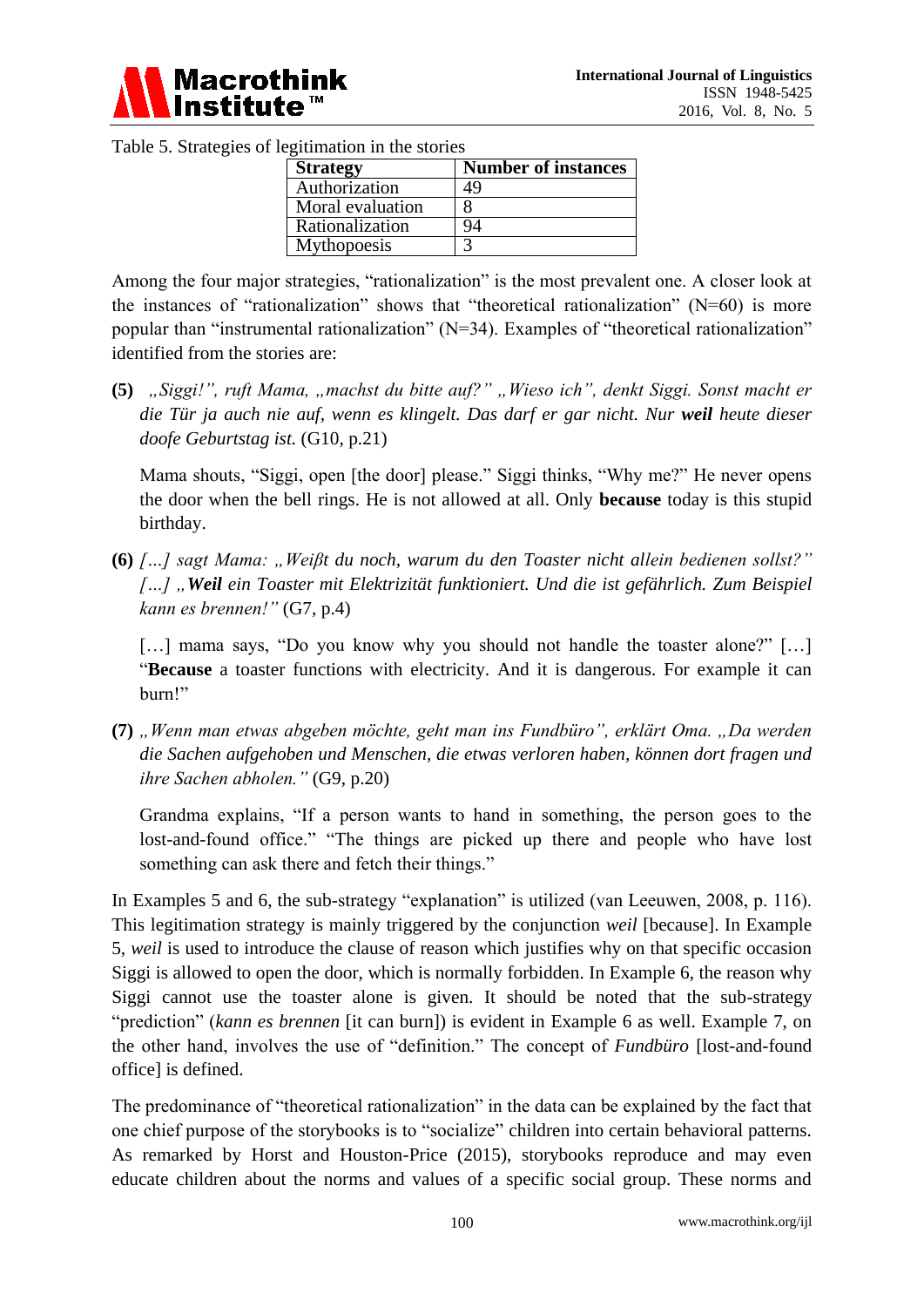

values essentially entail permissible and/or non-permissible behaviors. As seen from the above examples, the use of "theoretical rationalization" can be an explicit means of offering justifications for specific behaviors, thereby facilitating the process of "socialization."

My discussion regarding the contribution of "theoretical rationalization" to the process of "socialization" is not intended to diminish the importance of "instrumental rationalization." While "theoretical rationalization" is adopted in order to justify acceptable and/or unacceptable behaviors, "instrumental rationalization" is mainly used in the stories to legitimize the practical values of particular objects, as the examples below show:

**(8)** *"[…] Wenn die Sonne scheint, trägt er ein Tuch auf dem Kopf, damit er keinen Sonnenbrand bekommt […]", sagt sie.* (G9, p. 29)

"[…] If the sun shines, **he wears a cloth over his head** so that **he gets no sunburn** […]," she says.

**(9)** *Sie läuft zum Gerätehaus und holt die Bambusstangen, die sie bis vor kurzem für die Befestigung der Tomatenpflanzen benutzt haben.* (G3, p. 21)

She runs to the utility shed and gets **the bamboo sticks** which **they have used for the fixation of the tomato plants** until recently.

Example 8 is a form of what van Leeuwen (2008, p. 114) identified as "goal orientation," i.e., the "purposeful action" (wearing a cloth over the head) and the "purpose" (getting no sunburn) share the same agent (he). By the same token, in Example 9, the "purposeful action" (using the bamboo sticks) and the "purpose" (fixation of the tomato plants) share the same agent (they). Both examples illustrate how "instrumental rationalization" is employed to mark the utility of objects.

Now let me return to Examples 6 and 7 above. As van Leeuwen (2008, p. 110) stated, the various strategies of legitimation sometimes combine with one another when ideological thoughts are delivered. Echoing this statement, Examples 6 and 7 contain instances of not just "rationalization," but also "authorization." In both cases, the source of justifications (viz., "theoretical rationalization") is attributed to a senior family member (i.e., the mother and the grandmother respectively). Within van Leeuwen's (2007, 2008) framework, this is regarded as "personal authority" because the authority is derived from people's status in specific institutions such as family and school.

Given that storybooks for young children usually relate to the readers' immediate living environment which is likely to be the family, occurrences of "personal authority" like the ones in Examples 6 and 7 are quite common. Apart from "personal authority," cases of "role model authority" are frequently found in the stories (N=20). Examples are:

# **(10)** *"Wir bauen nicht, wir reparieren", antwortet Siggi wie ein richtiger Bauarbeiter.* (G3, p. 16)

Siggi **responds like a real construction worker**, "We do not construct; we repair."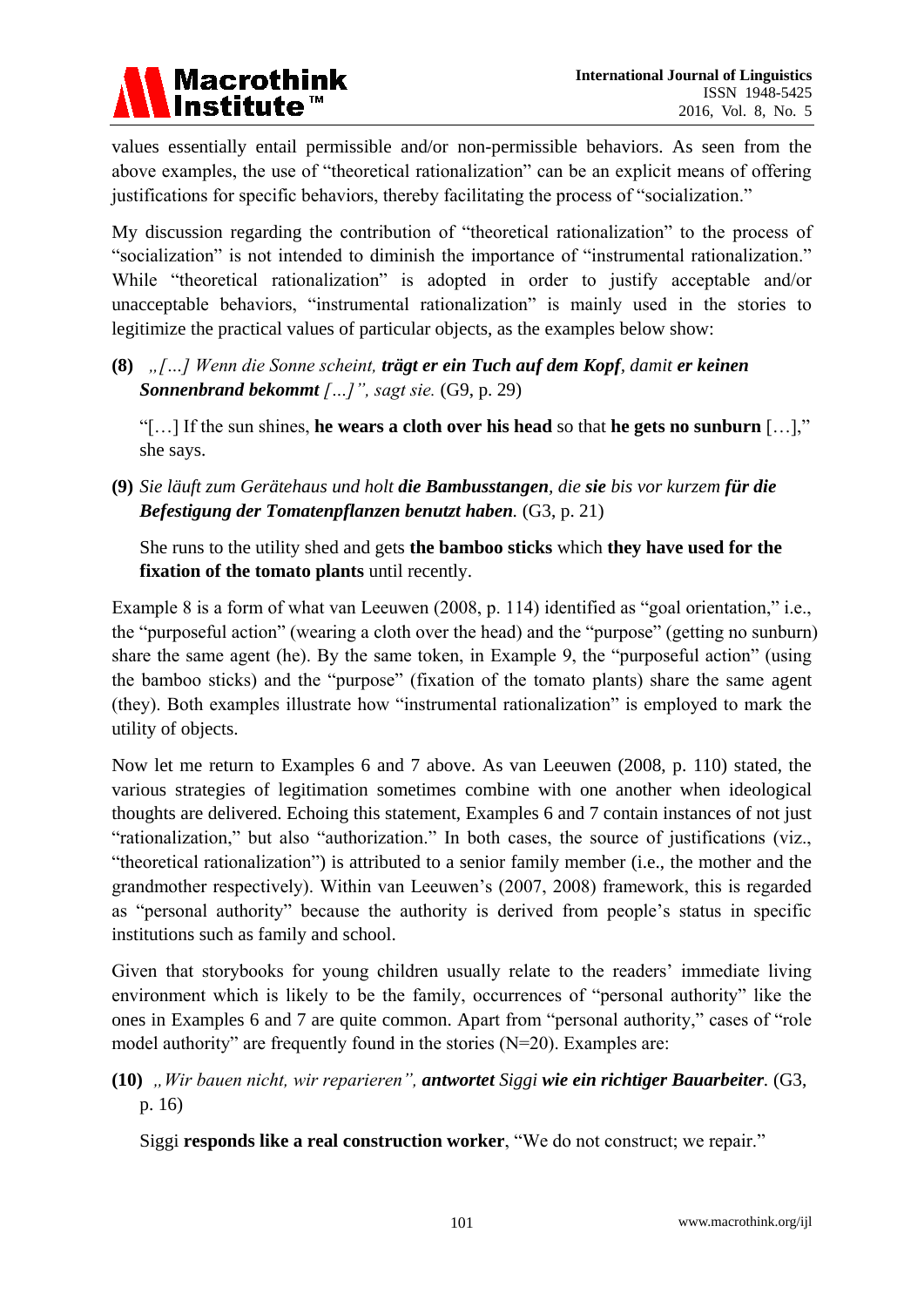

**(11)***"Ich bin die Feuerwehr", sagt Siggi. "Ich helfe dir, wenn du nicht allein runterkommst."* (G7, p. 24)

"**I am the fire brigade**," Siggi says. "I help you if you do not come down on your own."

In both examples, Siggi is inspired by the characters (construction workers and firemen) whom he has met earlier in the stories. Example 10 happens during a "make-believe" play with his friends after his encounter with construction workers. He imitates what one of the construction workers has said to him. Example 11 is taken from a scene where Siggi would like to rescue a kitten trapped on top of a tree. Apparently, this is one of the tasks of the fire brigade that appears at the beginning of the story. I have to admit that it can be difficult to clearly differentiate between "role model authority" and "expert authority" because one can argue that construction workers and firefighters possess expertise in their profession. But here I classified Examples 10 and 11 as cases of "role model authority" as Siggi follows the behaviors of the construction workers and the firefighters. In other words, they are people whom Siggi looks up to. Based on this reason, "role model authority" would be more appropriate. Another remark which I want to make is that both role models in the examples are men. In fact, the twenty instances of "role model authority" in the stories concern male characters. This means that there is marked under-representation of women as role models.

"Moral evaluation" is a complex category. As Fairclough (2003, p. 99) commented on an earlier version of van Leeuwen's model,<sup>2</sup> all the legitimation strategies can theoretically be said to incorporate "moral evaluation" because they all are drawn from certain value systems. In light of this, I have adhered to Fairclough's (2003) advice and have included in the category "moral evaluation" only the cases which do not fall into the other three categories. Instances of "moral evaluation" in the stories tend to be located in the narrator's descriptions of Siggi's feelings, as the examples illustrate:

**(12)***Siggi berührt das Pflaster vorsichtig mit dem Zeigefinger. Tut gar nicht weh. Er ist ein kleines bisschen stolz, dass er so tapfer war.* (G5, p. 24)

Siggi touches the plaster carefully with the index finger. It does not hurt at all. He is a little bit **proud** that he was so **brave**.

**(13)***Endlich einmal weiβ Siggi mehr als Hansi, der Tierexperte. Und hatte genau so viel Mut wie Christoph. Er ist mächtig stolz.* (G8, p. 26)

At last Siggi once **knows more** than Hansi, the animal expert. And he had as much **bravery** as Christoph. He is very **proud**.

While Example 12 concerns a scene in which Siggi is inoculated in the clinic, Example 13 arises from Siggi's visit to the zoo where he is invited by the staff to feed the animals. In the two examples, "moral evaluation" is triggered by the adjective *stolz* [proud], which indicates Siggi's feelings. Such feelings are linked to the positive evaluation of two qualities: (i) behaving bravely (as in Examples 12 and 13); (ii) being knowledgeable (as in Example 13).

<u>.</u>

<sup>&</sup>lt;sup>2</sup> This earlier version can be found in the work of van Leeuwen and Wodak (1999).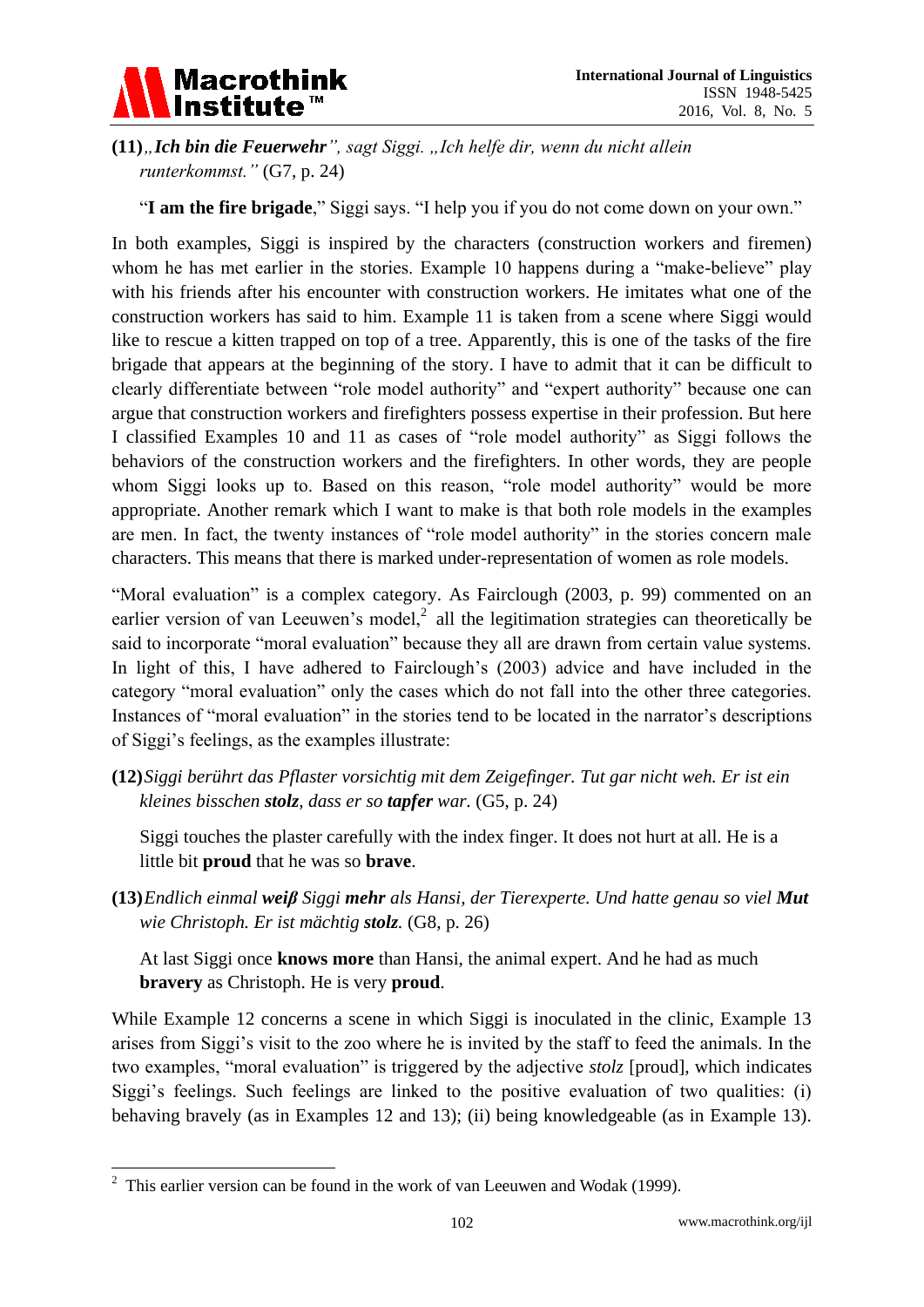

The importance of these two qualities is legitimized via the use of the evaluative adjective *stolz*.

In comparison with "authorization" and "rationalization," "moral evaluation" is identified less frequently in the stories. Nevertheless, this does not suggest that the children's book series of the present research lacks moral lessons, which many people would expect to see from storybooks for children. It was found in the data that the moral lessons are manifested through "mythopoesis." Among the twelve books analyzed, three of them (namely *Siggi und das groβe Rennen* [Siggi and the big race], *Siggi findet einen Schatz* [Siggi finds a treasure] and *Siggi verläuft sich* [Siggi gets lost]) are cases of "mythopoesis." The first two are "moral tales" and the last one is a "cautionary tale." In *Siggi und das groβe Rennen*, Siggi and his friend Paul are rewarded with an unexpected special prize at the end of a competition because they have helped another contestant. In *Siggi findet einen Schatz*, Siggi is praised for his honesty as he finds somebody's wallet and has it returned. By contrast, *Siggi verläuft sich* is a "cautionary tale" in the sense that Siggi fails to comply with his mother's instruction. He does not stay outside the supermarket, as instructed by his mother. Instead he wanders off somewhere and subsequently gets lost. Although he is found by his mother in the end, the story can still be regarded as a "cautionary tale" due to the unpleasant experiences which Siggi undergoes when he gets lost.

## **5. Conclusion**

Among CDS researchers, German storybooks for children constitute a relatively unexplored area as compared to storybooks published for the English-speaking market. With this in mind, I examined a German children's book series called *Siggi Blitz*. This series consists of twelve storybooks, totaling 23 639 words. Attention was paid to the discursive representation of characters in the stories and the legitimation strategies employed to convey ideologies. In particular, I would like to explore how the storybooks represent female and male characters. To perform the analysis, I capitalized on two of the frameworks suggested by van Leeuwen (1996, 2007, 2008)—the Social Actor Theory and the construction of legitimation.

My findings show that there is a notable unbalanced representation of women and men in the storybooks, which reinforces gender stereotyping. Childcare and other domestic matters continue to be the terrain of women while men tend to be identified with their jobs. Even when women are employed, they are seen in jobs customarily dominated by women (e.g., nurses and cashiers). In terms of their physical appearance (viz., "physical identification"), women are depicted via reference to their hair while men are more often associated with the tools they use. The conservative gender roles were further uncovered during the analysis of the legitimation strategies used in the stories. It was found that "role model authority" is exclusively applied to male characters like construction workers and firemen.

The analysis of legitimation also indicates that "rationalization" is a very common strategy. This may not be a surprising finding, as Fairclough (2003, p. 99) once said that "rationalization" is the most obvious form of legitimation. However, in this study, I found that "theoretical rationalization" tends to be used to justify appropriate and/or inappropriate behaviors whereas "instrumental rationalization" is employed to legitimize the pragmatic values of objects. As far as I know, this pattern has not been documented in the relevant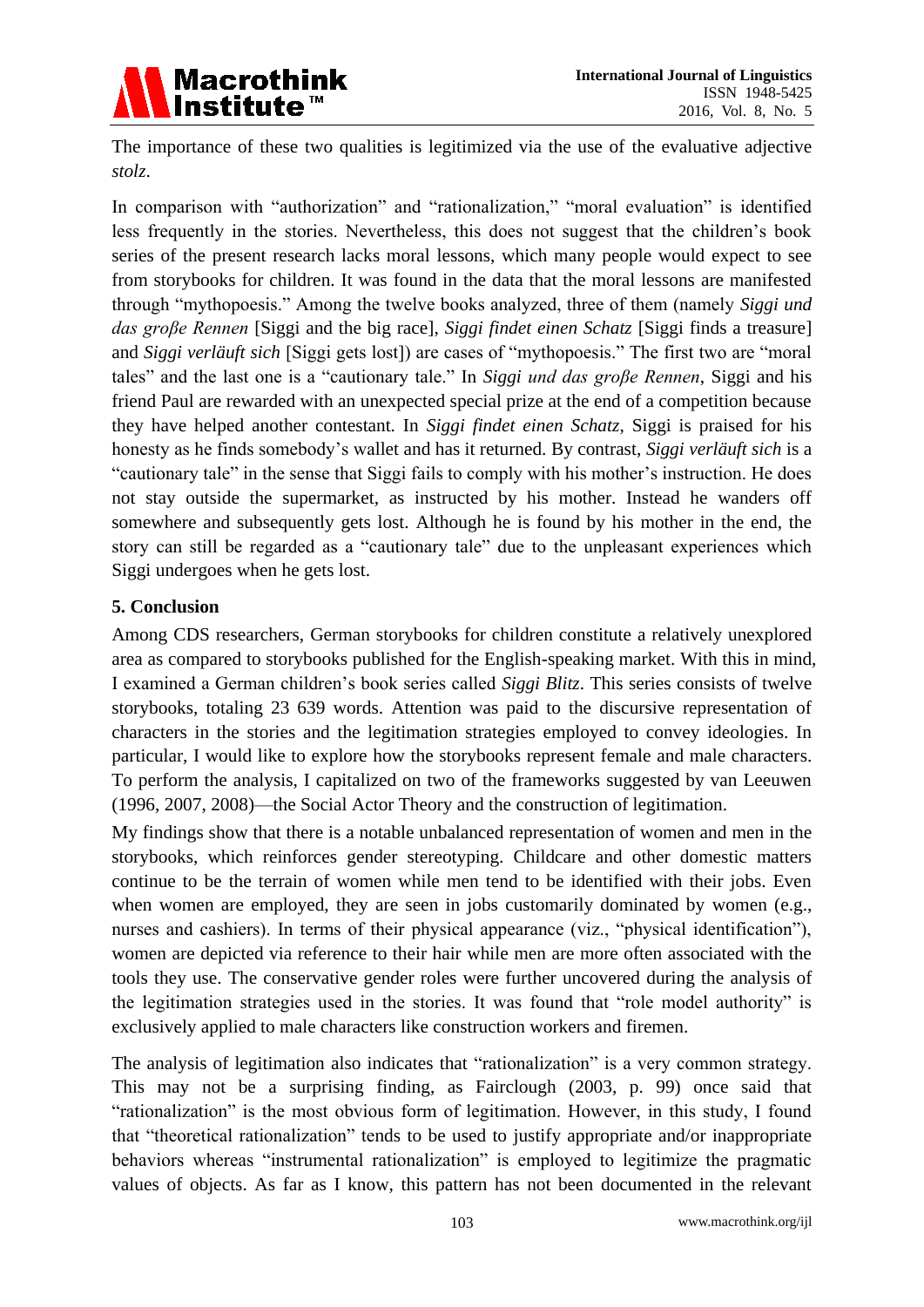

literature. Furthermore, it was discovered that "moral evaluation" is regularly embedded in the narrator's account of the protagonist's emotions. Moral lessons are realized in the form of "moral tales" or "cautionary tales."

Since Germany is one of the most developed countries in the world, it is natural to expect that gender equality is what the German society would strive for. It has been reported that in the past decades initiatives to promote the status of women in Germany (especially in the area of work) have been put in place (Botsch, 2015). Nevertheless, the present research has demonstrated that gender stereotyping is still omnipresent in reading materials for German children. Given the progress vis- $\lambda$ -vis gender equality in Germany, I do sincerely believe that the storybooks should reflect more accurately the social reality because they can be an important medium of "socialization" for young learners. Though only one series has been examined and caution has to be exercised in order to avoid over-generalization, this study can definitely serve as a useful starting point to related future scholarly works.

### **Acknowledgment**

I would like to give special thanks to Mr. Thomas Heidenreich for checking the translations done by me.

## **References**

Althusser, L. (1976). *Essays on ideology*. London: Verso.

Anderson, D., & Hamilton, M. (2005). Gender role stereotyping of parents in children's picture books: The invisible father. *Sex Roles*, *52*(3/4), 145–151. http://dx.doi.org/10.1007/s11199-005-1290-8

Botsch, E. (2015). *The policy on gender equality in Germany*. Brussels: European Union. Retrieved September 8, 2016, from http://www.europarl.europa.eu/RegData/etudes/IDAN/2015/510025/IPOL\_IDA(2015)51002 5\_EN.pdf

Butler, J. (2011). *Bodies that matter: On the discursive limits of "sex"*. New York: Routledge.

Crabb, P., & Marciano, D. (2011). Representations of material culture and gender in award-winning children's books: A 20-year follow-up. *Journal of Research in Childhood Education*, *25*(4), 390–398. http://dx.doi.org/10.1080/02568543.2011.605209

Dickinson, D., Griffith, J., Golinkoff, R., & Hirsh-Pasek, K. (2012). How reading books fosters language development around the world. *Child Development Research*, *2012*. http://dx.doi.org/10.1155/2012/602807

Elder-Vass, D. (2012). *The reality of social construction*. Cambridge: Cambridge University Press.

Fairclough, N. (2003). *Analyzing discourse: Textual analysis for social research*. London: Routledge.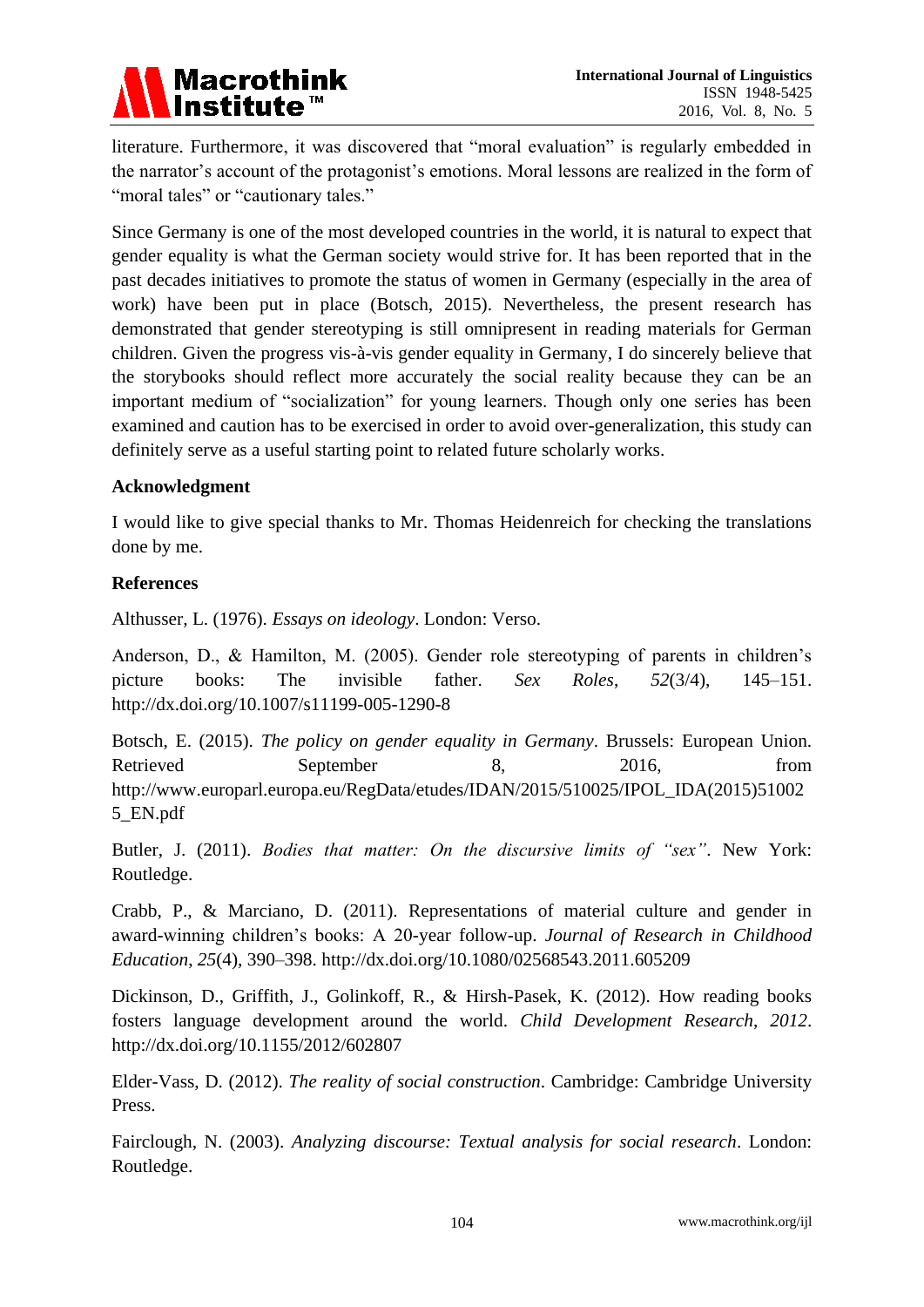

Fairclough, N. (2010). *Critical discourse analysis: The critical study of language* (2nd ed.). Harlow: Longman.

Golombok, S. (1994). *Gender development*. Cambridge: Cambridge University Press.

Hamilton, M., Anderson, D., Broaddus, M., & Young, K. (2006). Gender stereotyping and under-representation of female characters in 200 popular children's picture books: A twenty-first century update. *Sex Roles*, *55*(11–12), 757–765. http://dx.doi.org/10.1007/s11199-006-9128-6

Horst, J., & Houston-Price, C. (2015). Editorial: An open book: What and how young children learn from picture and story books. *Frontiers in Psychology*, *6*. http://dx.doi.org/10.3389/fpsyg.2015.01719

Johnson, A. (2000). *The Blackwell dictionary of sociology: A user's guide to sociological language* (2nd ed.). Oxford: Blackwell.

Kedves, A. (2016). Discursive legitimation in online crowdfunding: A study of Kickstarter projects promoting human rights. *Globe: A Journal of Language, Culture and Communication*, *3*, 46–63. http://dx.doi.org/10.5278/ojs.globe.v3i0.1277

Nye, J. (2004). *Soft power: The means to success in world politics*. New York: Public Affairs.

Ott, C. (2015). Innocent maths? Gender representations in German maths books. In S. Mills & A. Mustapha (Eds.), *Gender representation in learning materials: International perspectives* (pp. 52–63). New York: Routledge.

Peterson, S., & Lach, M. (1990). Gender stereotypes in children's books: Their prevalence and influence on cognitive and affective development. *Gender and Education*, *2*(2), 185–197. http://dx.doi.org/10.1080/0954025900020204

Pinto, D. (2013). Education and etiquette: Behavior formation in Fascist Spain. In R. Wodak, & J. Richardson (Eds.), *Analyzing fascist discourse: European fascism in talk and text* (pp. 122–145). New York: Routledge. http://dx.doi.org/10.4324/9780203071847

Poarch, R., & Monk-Turner, E. (2001). Gender roles in children's literature: A review of non-award-winning "easy-to-read" books. *Journal of Research in Childhood Education*, *16*(1), 70–76. http://dx.doi.org/10.1080/02568540109594975

Reyes, A. (2011). Strategies of legitimization in political discourse: From words to actions. *Discourse & Society*, *22*(6), 781–807. http://dx.doi.org/10.1177/0957926511419927

Scollon, R., Scollon, S., & Jones, R. (2012). *Intercultural communication: A discourse approach* (3rd ed.). Malden: Wiley-Blackwell.

S énéchal, M., LeFevre, J., Hudson, E., & Lawson, P. (1996). Knowledge of storybooks as a predictor of young children's vocabulary. *Journal of Educational Psychology*, *88*(3), 520–536. http://dx.doi.org/10.1037/0022-0663.88.3.520

Stephens, J. (1992). *Language and ideology in children's fiction*. Harlow: Longman.